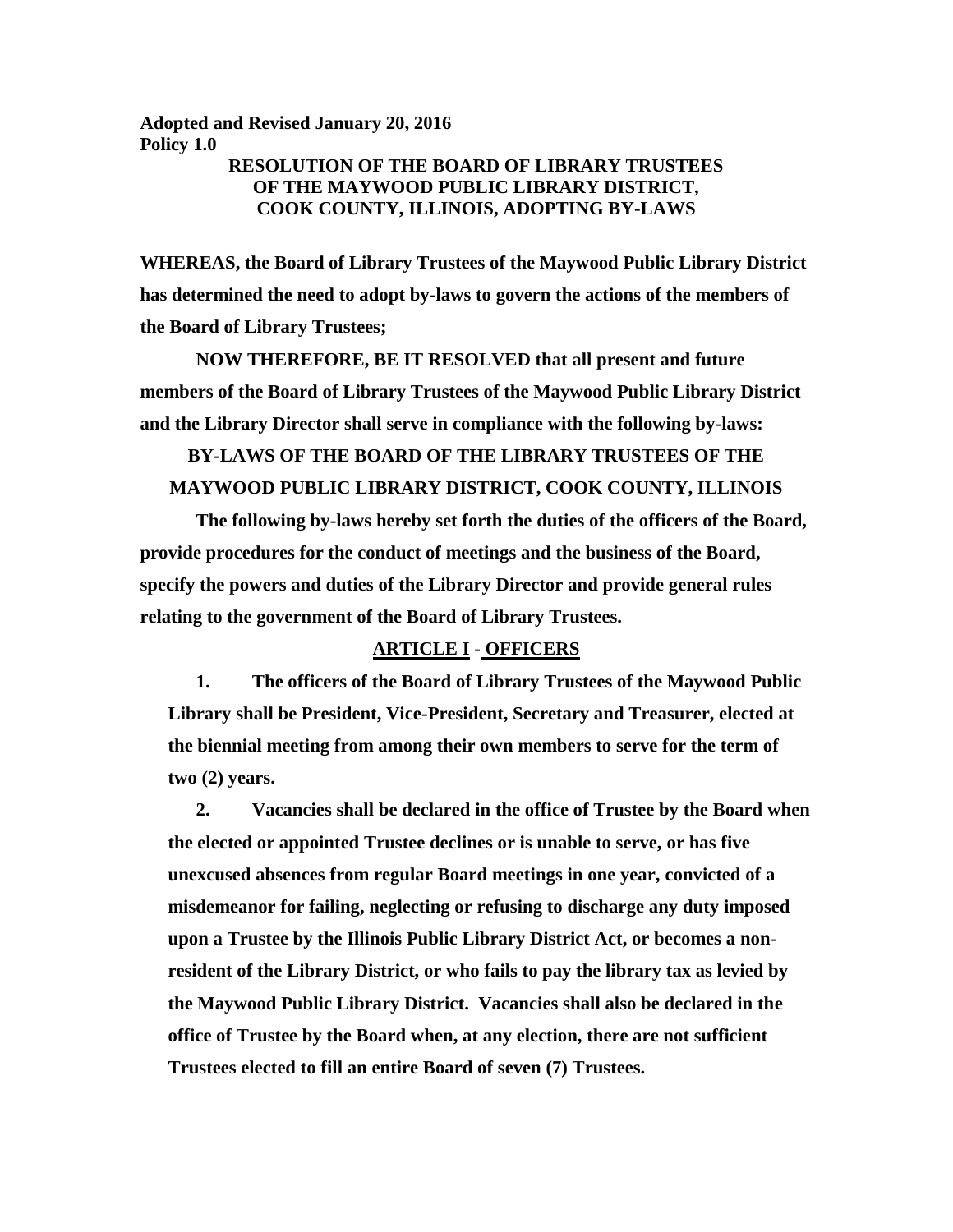**If a vacancy occurs, the vacancy may be filled with the remaining Trustees until the next Public Library District election, in which Trustees are scheduled to be elected under the consolidated schedule of the elections in the General Election Law, at which time a Trustee shall be elected to fill the vacancy.** 

**3. The President shall preside at all meetings; appoint all committees; authorize calls for any special meetings; be ex-officio member of all committees; and generally perform the duties of chief officer. In the absence of the President, the Vice-President shall preside at meetings, and if both are absent, a temporary chairman shall be elected by the Board. He/she shall not have nor exercise veto powers. The President's signature shall be required on all papers or documents. In the absence of the President, signature of line of authority will prevail.**

**4. The Vice-President shall perform any and all duties of the President in his/her absence.**

**5. The Secretary shall keep accurate minutes of all meetings; shall send notices to all members; and shall perform such other duties as may properly belong to the office or which may be assigned by the President or the Board.**

**6. The Treasurer shall report monthly on the finances of the Library through a treasurer's report. He/She shall sign checks for bills approved by the Board. In Treasurer's absence another Board member may sign checks for all approved expenditures.**

## **ARTICLE II – COMMITTEES**

**1. The President of the Board shall appoint committees as he/she deems necessary. Ad Hoc committees may be appointed at the discretion of the President. The Library Director shall be an ex-officio member of all committee, standing and Ad Hoc.** 

**2. Trustees shall serve without compensation**

#### **ARTICLE III – MEETINGS**

**1. The Board of Library Trustees shall meet eight times yearly at 6:30p.m., in the Carnegie Building. Dates for the regular Board Meetings are approved prior to the next calendar year. The Board shall post notice of each meeting at the library at not less than one (1) public place within the corporate**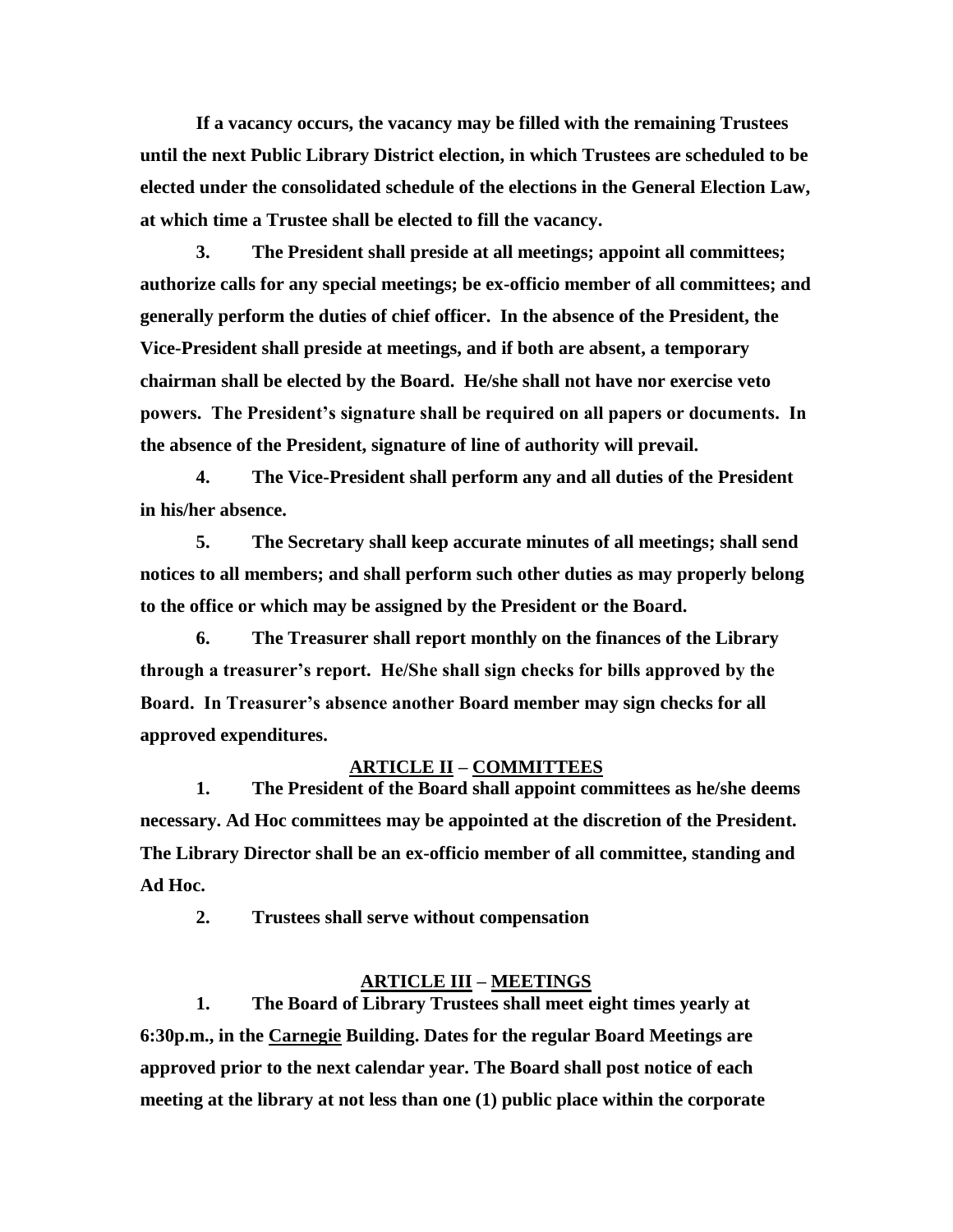**limits of the Library District at least 48 hours in advance thereof, and in accordance with the requirements of the Illinois Open Meetings Act.**

**2. Special meetings of the Board may be called by the President, or the President shall call such meetings upon the written request of three (3) members of the Board, for the transaction of the business stated in the Call for the meeting. Notice of any special meeting shall be posted at the Public Library and not less than one (1) public place within the corporate limits of the Library District at least 48 hours in advance thereof, and in accordance with the Illinois Open Meetings Act.**

**3. Notices of all meetings shall be sent by the secretary of the Board or designee to all Board members at least three (3) days prior to the date of the meetings. Copies of the previous meetings' minutes should also be sent at this time, along with any other pertinent documents which will require Board Discussion and/or approval** 

**4. A quorum for the transaction of business shall consist of four (4) members of the Board. The Board members shall, when possible, give accordance notice to the Secretary or Librarian when unable to attend.**

## **ARTICLE IV – FINANCES**

**1. The Library District Treasurer shall be the designated custodian of the general library fund as derived from taxes and from routine Library District operations.**

**2. The Board of Library Trustees, Library Director, Finance Director and all staff shall be bonded through the Library's insurance policy. The cost of any surety bond shall be borne by the Library District.**

**3. All money received by the Library District in the course of routine Library District operations shall be deposited regularly by the Librarian/or designated staff member to be credited to the general Library District fund.** 

**4. Except as required by Article 5 of the Illinois Library District Act, any work or other public improvement which is not paid for in whole or part by special assessment or special taxation, when the expense thereof will exceed**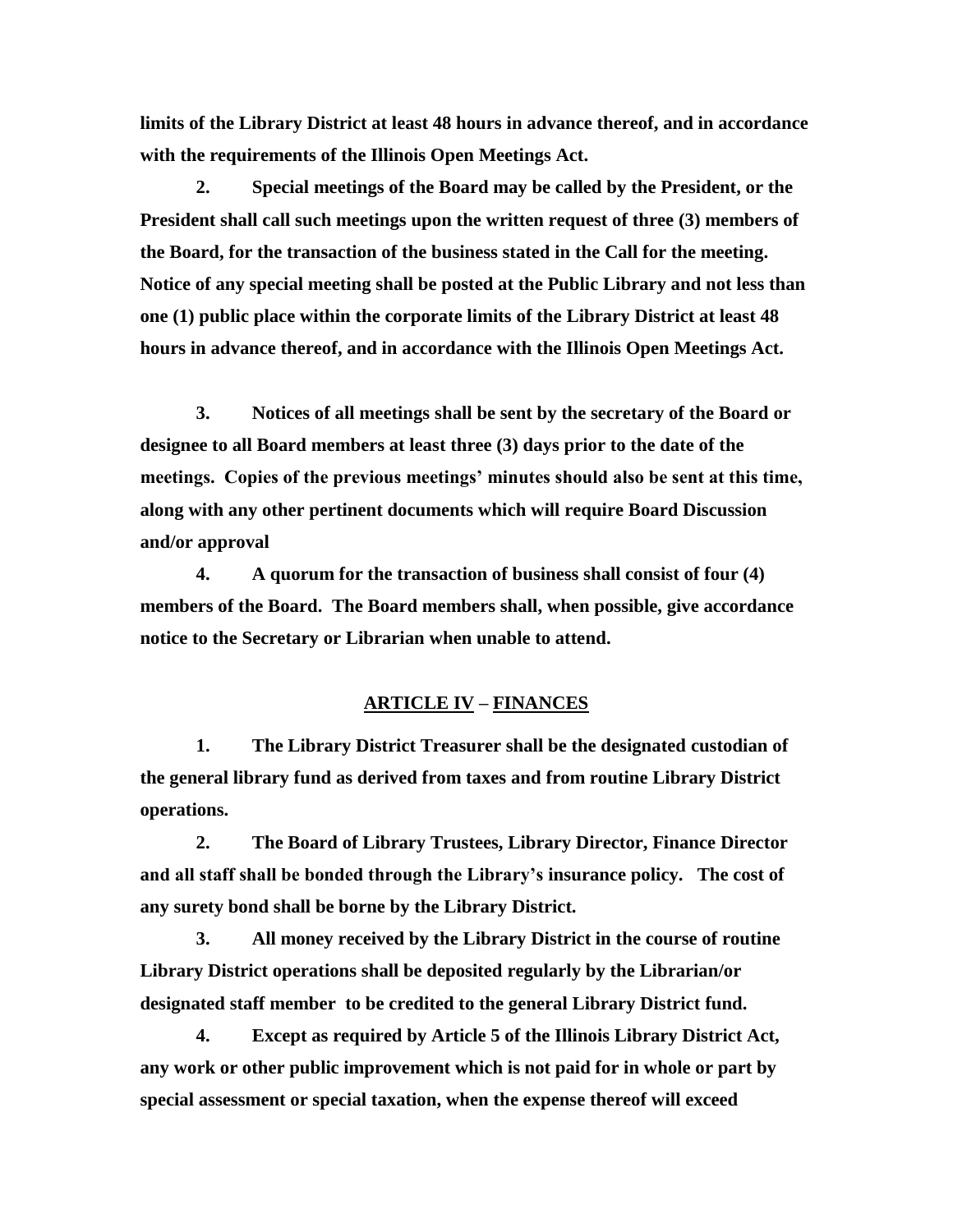**\$20,000.00, shall be constructed or performed by contract let to the lowest responsible bidder. The purchase of any other material may, by ordinance, be furnished by contract, let to the lowest responsible bidder.**

#### **ARTICLE V – PARLIAMENTARY PROCEDURE**

**Except as provided by these by-laws, and by relevant Illinois Statutes, the procedures and deliberations of the Board of Library Trustees shall be in accordance with Robert's Rules of Order, Revised.**

#### **ARTICLE VI – LIBRARY ADMINISTRATION**

**The Library Director appointed by the Board shall be the executive director of the Library District and shall administer the policies adopted by the Board. The Director shall be responsible for all Library District functions subject to the policies of the Board. Among the duties and responsibilities of the Director shall be the direction and supervision of all staff members in the performance of their duties, the submission to the Board of monthly and yearly reports of Library District activities; maintenance of a permanent file of the Secretary's minutes and Treasurer's monthly financial statement, budget report, bill payable report and the making of recommendations to the Board of such policies and procedures as in the opinion of the Director will promote the efficiency of the Library District in its service to the people of the community.** *The Board members, individually and communally, shall not interfere in the Directors performance of his or her duties and supervision of the day-to-day operations of the Library District.*

### **ARTICLE VII – MISCELLANEOUS**

**These by-laws may be amended by a two-thirds vote of the members present at any regular monthly meeting of the Board, provided that the proposed amendment has been presented to the Board members in writing at a preceding regular meeting of the Board.**

#### **ARTICLE VIII – EFFECTIVE DATE**

**This Resolution shall be in full force and effect upon its adoption as provided by law.**